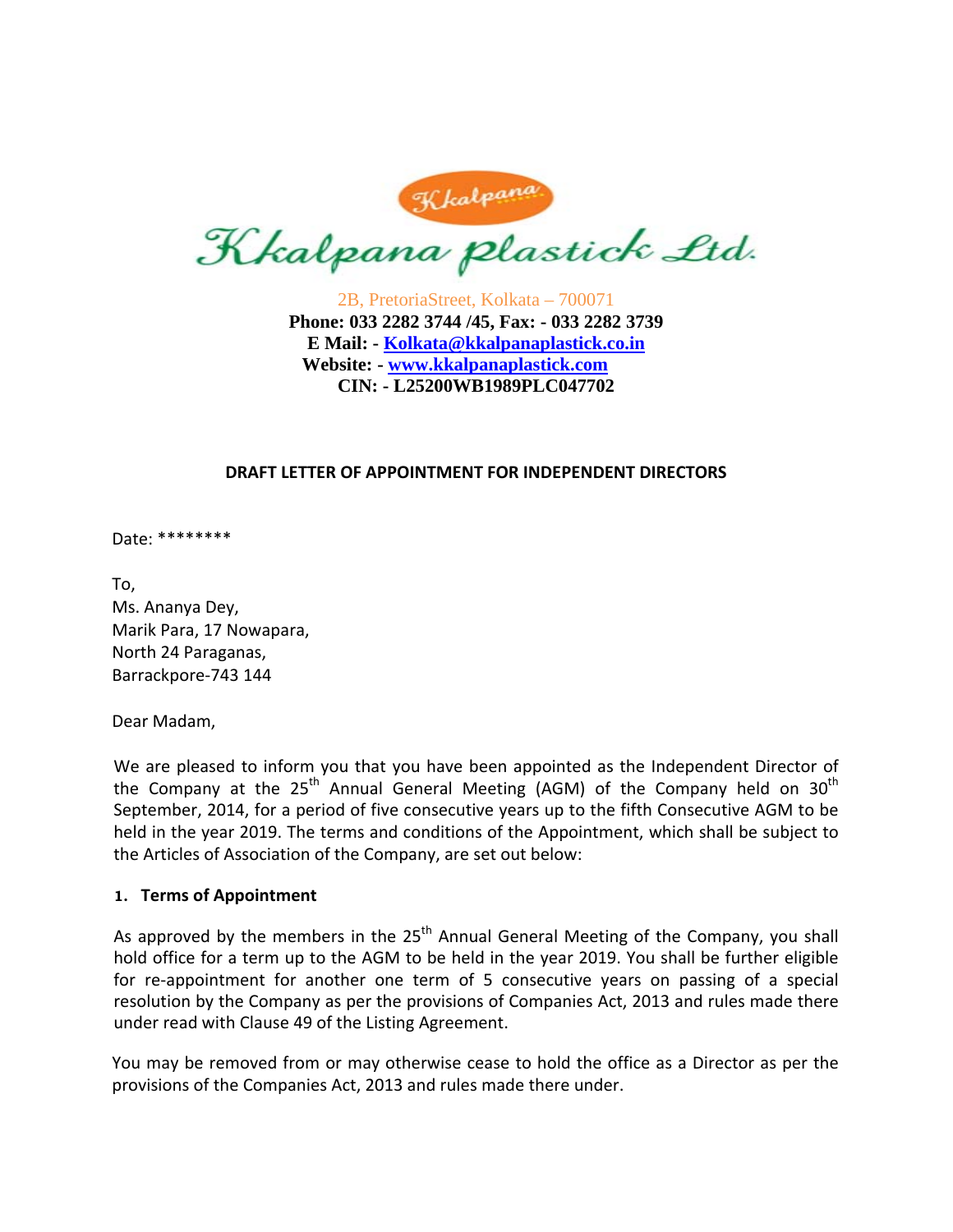Upon termination or upon your resignation for any reason, you will not be entitled to any damages for loss of office and no fee will be payable to you in respect of any unexpired portion of the term of the Appointment.

# **2. Committees**

The Board of Directors (the Board) may, if it deems fit, invite you for being appointed on one or more existing Board Committees or any such Committee that is set up in the future. Your appointment on such Committee(s) will be subject to the applicable regulations.

# **3. Time Commitment**

3.1 As a Non‐Executive Director you are expected to bring objectivity and independence of view to the Board's discussions and to help provide the Board with effective leadership in relation to the Company's strategy, performance, and risk management as well as ensuring high standards of financial probity and corporate governance.

3.2 By accepting this appointment, you confirm that you are able to allocate sufficient time to meet the expectations from your role to the satisfaction of the Board.

# **4. Expectation of the Board**

Under the Companies Act 2013, there are a number of statutory duties, which are the personal responsibility of each director and not the Company. The Company expects that in discharge of your duties as a Director of the Company, you will take care of the following:

- (a) Subject to the provisions of Companies Act, 2013, you will act in accordance with the articles of the company.
- (b) You will act in good faith in order to promote the objects of the company for the benefit of its members as a whole, and in the best interests of the company, its employees, the shareholders, the community and for the protection of environment.
- (c) You will exercise your duties with due and reasonable care, skill and diligence and shall exercise independent judgment.

As an Independent Director, you are also expected to ensure the following:

- a. To undertake appropriate induction and regularly update and refresh your skills, knowledge and familiarity with the company;
- b. To seek appropriate clarification or amplification of information and, where necessary, take and follow appropriate professional advice and opinion of outside experts at the expense of the Company;
- c. To strive to attend all meetings of the Board of Directors and of the Board committees of which you are a member;
- d. To participate constructively and actively in the committees of the Board in which you are a chairperson or member;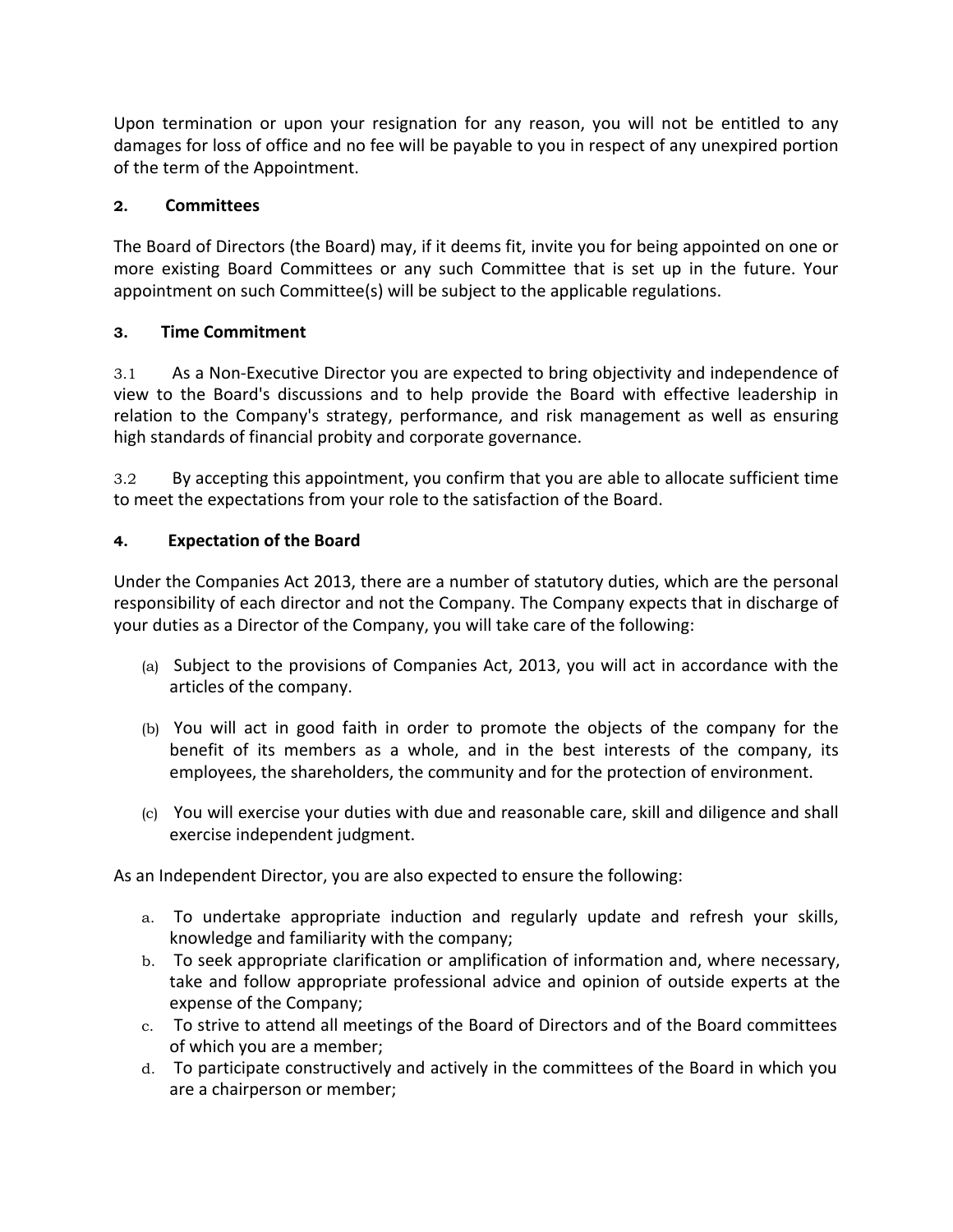- e. To strive to attend the general meetings of the company;
- f. Where you have concerns about the running of the company or a proposed action, ensure that these are addressed by the Board and, to the extent that they are not resolved, insist that your concerns are recorded in the minutes of the Board meeting;
- g. To keep yourself well informed about the Company and the external environment in which it operates;
- h. Not to unfairly obstruct the functioning of an otherwise proper Board or committee of the Board;
- i. To pay sufficient attention and ensure that adequate deliberations are held before approving related party transactions and assure yourself that the same are in the interest of the company;
- j. To ascertain and ensure that the company has an adequate and functional vigil mechanism and to ensure that the interests of a person who uses such mechanism are not prejudicially affected on account of such use;
- k. To report concerns about unethical behavior, actual or suspected fraud or violation of the company's code of conduct or ethics policy;
- l. Acting within your authority, to assist in protecting the legitimate interests of the company, shareholders and its employees;
- m. Not to disclose confidential information, including commercial secrets, technologies, advertising and sales promotion plans, unpublished price sensitive information, unless such disclosure is expressly approved by the Board or required by law.

You will be liable as an Officer‐in‐default in respect of a contravention of any of the provisions of Companies Act, 2013 which you are aware by virtue of the receipt by you of any proceedings of the Board or participation in such proceedings without objecting to the same, or where such contravention had taken place with your consent or connivance.

## **5. Provision for Directors and Officers (D and O) Insurance, if any**

You are hereby informed that as on date, the Company do not provide for D & O Insurance for the Directors. We will inform you if the Company opts for the same.

### **6. Fiduciary duties**

- 1. You shall act in good faith and in the best interest of the Company and must not abuse the trust and confidence placed on you.
- 2. You should disclose the details of your concern or interest in the Companies/Body Corporate/Firms/Association of Individuals in which you may be deemed to be interested.
- 3. You shall disclose your interest, direct or indirect, in all financial and commercial transactions with the Company and shall not participate and vote in the meeting at which the said transactions are considered.

### **7. Code of Business Ethics**

You are expected to comply with the 'Code of Conduct for Board of Directors and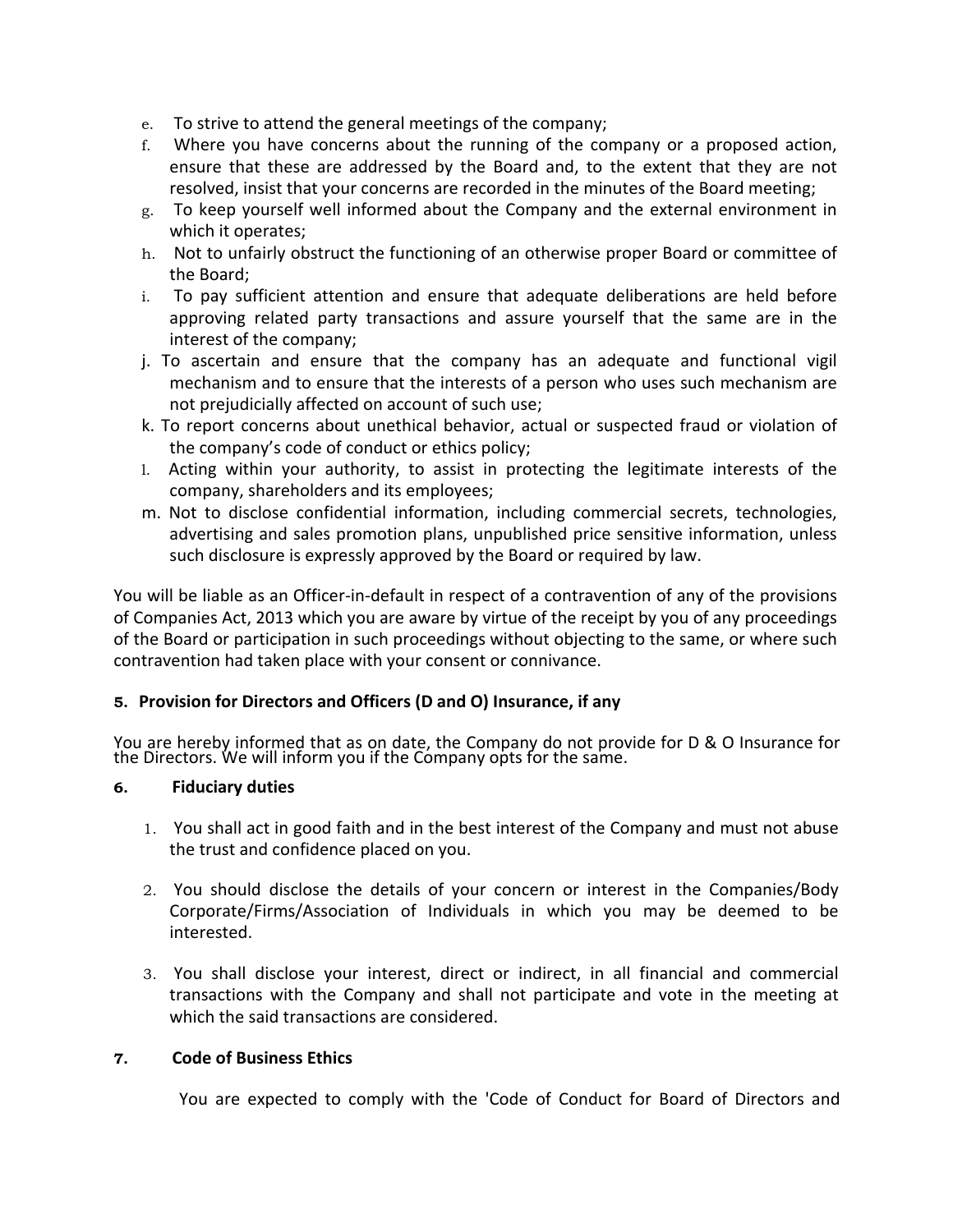Senior Management Personnel' and the 'Code of Conduct for Prevention of Insider Trading' of the Company while discharging your responsibilities and dealing in the trading of shares of the Company.

Further, you are also expected to abide by Code for Independent Directors as per Schedule IV of the Companies Act, 2013.

### **8. List of Prohibited Actions**

You should not involve in the following activities while functioning as a Director of the Company:

- 1. Any unethical behavior or action that conflicts with the interest of the Company and that of the shareholders of the Company.
- 2. Abuse your position to the detriment of the Company or its shareholders or for the purpose of gaining direct or indirect personal advantage or advantage of any associated person.
- 3. Entering into any action that would lead to a loss of your independence.
- 4. Trading in shares of the Company during the closure of the Trading Window and disclosure of price sensitive information of the Company as per the Company's Code of Conduct for Prevention of Insider Trading.
- 5. Entering into any transaction in which you may have personal interest directly or indirectly without complying with the requirement in this regard.
- 6. You will not achieve or attempt to achieve any undue gain or advantage either to yourself or to your relatives, partners, or associates and if you are found guilty of making any undue gain, you will be liable to pay an amount equal to that gain to the company.
- 7. You will not assign your office and any assignment so made shall be void.

### **9. Remuneration and expenses**

1. You shall be paid sitting fees for attending the meeting of the Board and Committee thereof at a rate as may be determined / fixed by the Board of Directors from time to time.

In addition to the remuneration described above the Company will, for the period of your appointment, reimburse you for travel, hotel and other incidental expenses incurred by you in the performance of your role and duties.

- 2. You will not be entitled to any remuneration other than above.
- 3. You will have no entitlement to any bonus during the Appointment and no entitlement to participate in any share scheme or pension scheme operated by the Company.